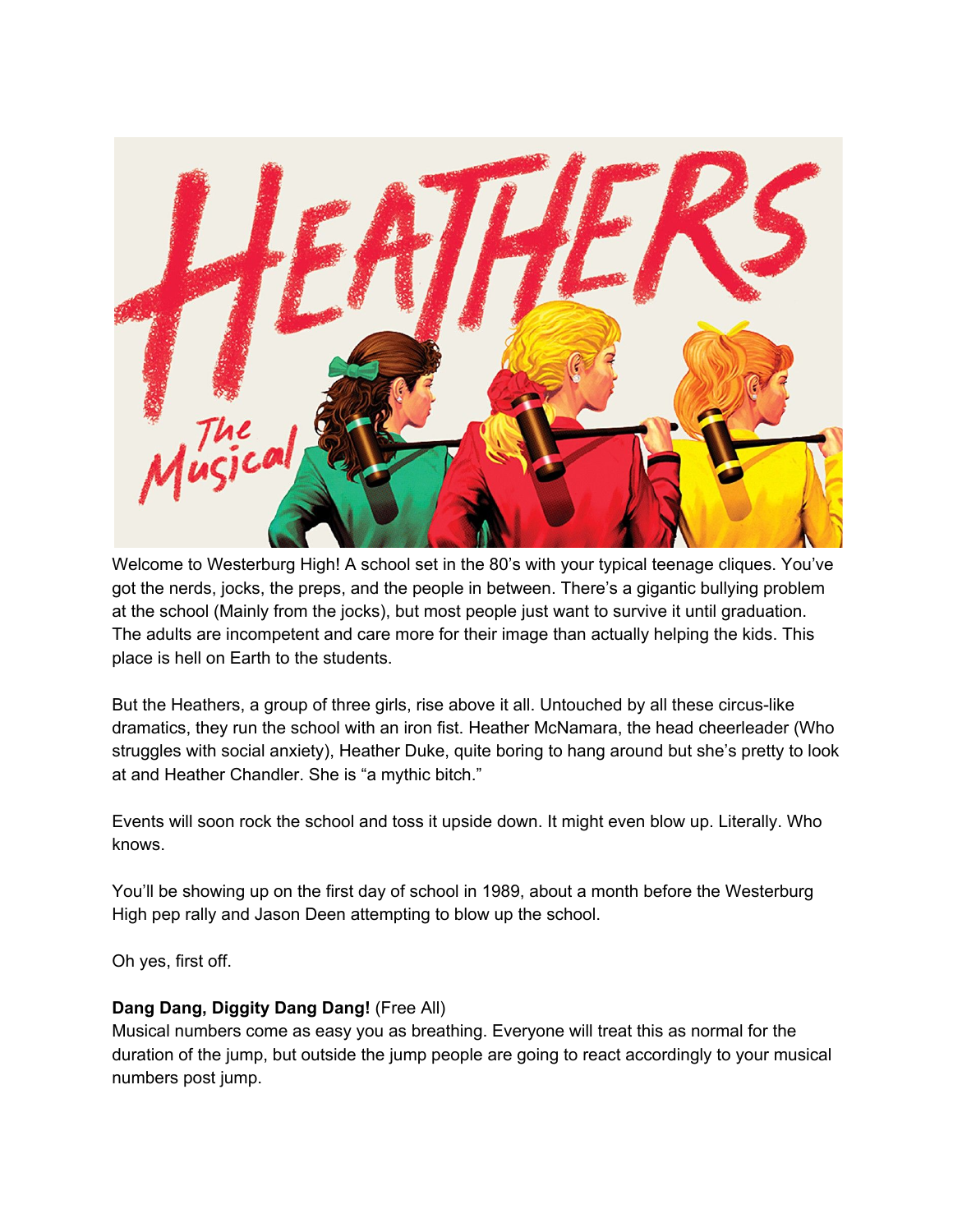# **Origins**

You will get to pick your age, as long as it falls somewhere in the the 15-18 age range. Gender is up in the air.

**No Name Kid Mousy One Honorary Heather Cheerful Nobody**

# **No Name Kid**

You've lived a life on the constant move, and you haven't really been attached to people one way or another. You've grown used to it, and cultivated a fine art of keeping to yourself. No one could really notice you, unless you do something. Like maybe fight an entire group of kids.

## **Always On The Move** (100 CP, Free No Name Kid)

Eh. You've been moving all your life. You're always halfway prepared to move out of town and quickly leave and erase your tracks if you gotta. You'll still leave a trail, but most people won't assume anything out of the ordinary when you leave. It would take a truly extraordinary person to find something suspicious in you leaving town and pursuing you.

## **Ich Lüge Bullets** (100 CP, Free No Name Kid)

You are very good at making shit up and getting people to believe you. Like make them believe that the cyanide pills you handed someone was just sleeping pills. You'd outline your plans to people and then they wouldn't think that you intend to actually do something else, like putting someone to sleep with pills when you really intend to slip them cyanide pills.

## **Blackmail Photos** (200 CP, Discount No Name Kid)

Blackmail falls easily into your hands. Just ask around for anything you can blackmail someone with and get them, easily. Drugs, correspondences like emails, suspicious purchases, and such. You'll only get small scraps of the evidence, but a photo can say a thousand words. Especially in places without photo editing programs.

## **Drain Cleaner Mix-Up** (200 CP, Discount No Name Kid)

Oh...dear. Somehow, people tend to make small mistakes in just the right way that benefit you in your presence. Such as accidentally putting drain cleaner in the hangover cure of someone you hate. As long as you arranged it to happen or made conditions favorable to happen (Such as placing some poison near someone's hands), small mix-ups that benefit you will happen.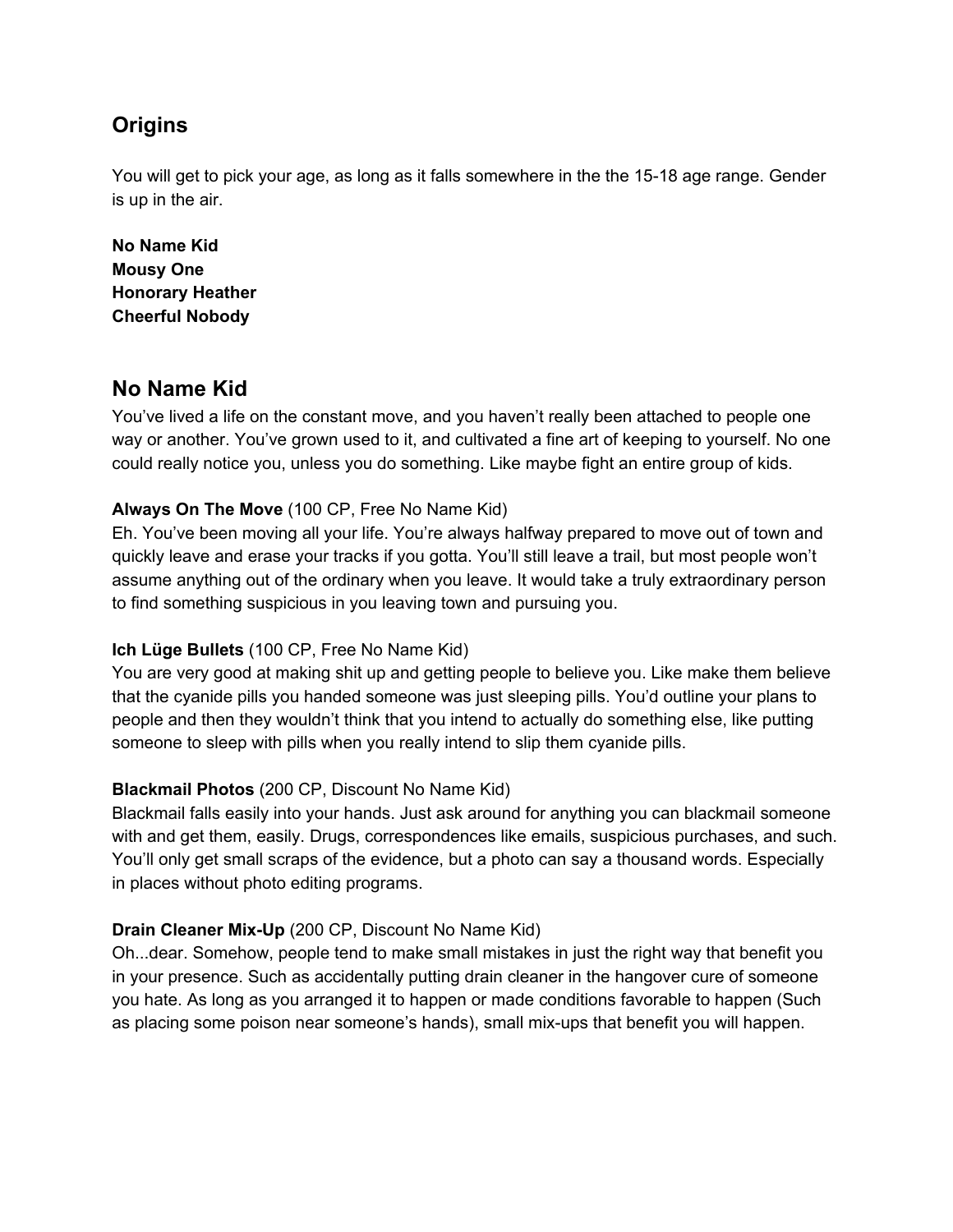## **Holy Shit! Holy Shit! Holy Shit!** (400 CP, Discount No Name Kid)

You're (seemingly) the quiet, meek type. Which is why they would never expect that you can throw a mean punch. Somehow, you're super good at catching people off guard. They just don't think you're the type that would honestly start flinging a punch at people. They'd easily underestimate you. As long as you try not to involve yourself in anything or make yourself easily visible, catching people off guard is easily. You'd just be this regular kid who nobody could expect much from.

Heck, depending on how well you immediately fight, you could win the hearts of those who's genders you're attracted to. Daaaaaaamn. That last part can be toggled on or off.

# **Our Love Is God** (400 CP, Discount No Name Kid)

Ah, love. It can really move people to do things. The power of love and friendship can start and finish wars, it's what killed the dinosaurs, and it's the asteroid that's overdue. You might not be thaaaat powerful when hopped up on the power of love or friendship, but most certainly if you're doing something for someone close's sake, you'll find that fate will be on your side. Pulling off schemes to get back at those who hurt them, and so forth.

Careful, though, they might not like what you did for them. So try not to go all...y'know, murderous if they're not to type to like murder or do other rash stunts. And they will almost always find out if you use this ability. You're not gonna get away with the consequences of your actions.

## **Say Hi To God** (600 CP, Discount No Name Kid)

Somehow you know your way around explosives. But not just handy with bombs and neither are you only good at wiring stuff, you have a skill for doing it in a controlled way. Nobody you want hurt will get hurt if you wish if you do something that involves massive collateral damage. Heck, you could be standing right in front of someone and blow yourself up, and they would still be unharmed. But uh, you'll still die if you do that. So don't do that.

# **Mousy One**

You're just a normal student. Nothing special, really. You've got a couple of friends, some normal parents with stable job, overall your past here hasn't been all that bad. Perhaps you carry ambitions of a better life away from this school and out of this dumpy town. For now, though, you'll have to survive your high school years here.

## **Beautiful** (100 CP, Free Mousy One)

If someone took a knife and cut it down the center of your skull, they'd have matching halves. That's very important, you know. But really, even if your beauty is shoved down dumpy clothes and no makeup and messy hair, you'll always be good-looking enough to where you could make even the snootiest person acknowledge that you're a good-looking sort. You could make any look work.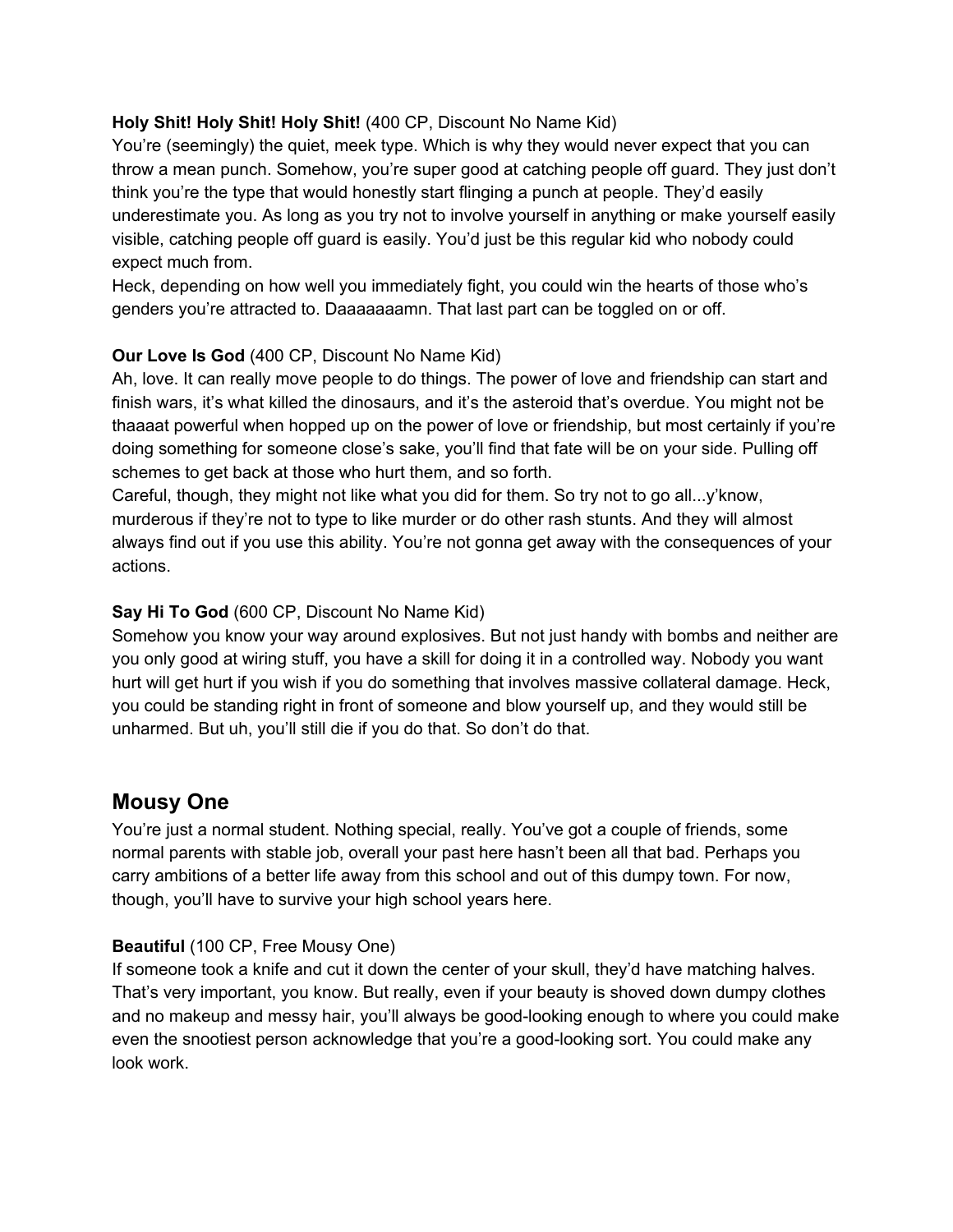#### **Will You Fight For Me?** (100 CP, Free Mousy One)

Cheering people on will likely get them to like you, or giving them special attention other than mere sweet words, like training them or helping them out, will help build your relationship quicker. People also are inclined to help you in return as well.

Also somehow, everything will pause while you monologue about something. Huh.

## **Let's Be Seventeen** (200 CP, Discount Mousy One)

You know what to do to give someone a reality check and step down from their thoughts getting to them. What it means to just stop and smell the roses. Remember they're a human being and that they don't get to choose who lives or who dies. They're just normal. Perhaps they could shake people from coming to terrible conclusions or any rash plans of action. You could even give someone some comfort after something terrible happened.

## **WHAT THE FUCK HAVE YOU DONE** (200 CP, Discount Mousy One)

You can easily cow people into fixing their own mistakes or at the very least pick up that tray they knocked from your friend's hands just to be a huge dick. You won't have any fear when it comes to telling people what you think of them, and you can adequately shame most people into feeling bad for what they did. However...if that person is an unrepentant jerk, your attempt might fall flat.

## **This Is An Excellent Forgery. Who Are You?** (400 CP, Discount Mousy One)

Doing a small favor for arrogant people can get them to notice you or at least talk to you. Even if you're some nobody, something about you just catches their eye. Maybe they notice that you're very pretty and will let you hang out with them, for example. They'll listen to what you have to say, at least. This doesn't make you instant friends or win instant respect, but it helps in getting your foot in the door with people who otherwise would consider themselves above you. The bigger the favor, the more inclined they are to interact with you.

You also just happen to be able to forge convincing ID's, hallpasses, and suicide letters among other written stuff to forge. Maybe these two skills will intersect at some point.

## **Dead Jumper Walking** (400 CP, Discount Mousy One)

Faking your death is pretty easy. Why, it's so easy that you could be literally hanging yourself and you'll find that you'll be breathing pretty well, even when your body is limp and that noose is extra tight. Anyone who isn't in on the plan will most definitely be convinced that you just killed yourself and they won't be seeing you around anytime soon. As long as you actually intended to fake your death and that you didn't accidentally do it, you'll live.

## **We'll Make It Beautiful** (600 CP, Discount Mousy One)

You know how to snap a small group of people out of their hazy revelry and help them deal with the problems plaguing their lives. Also you are very, very good at solving problems when it comes to personal one on one conflict. You could help stop people from committing suicide and comfort them. Maybe you could try to talk down someone who's about to blow up the place. But try to be careful with this. It could make them want to blow themselves up, instead.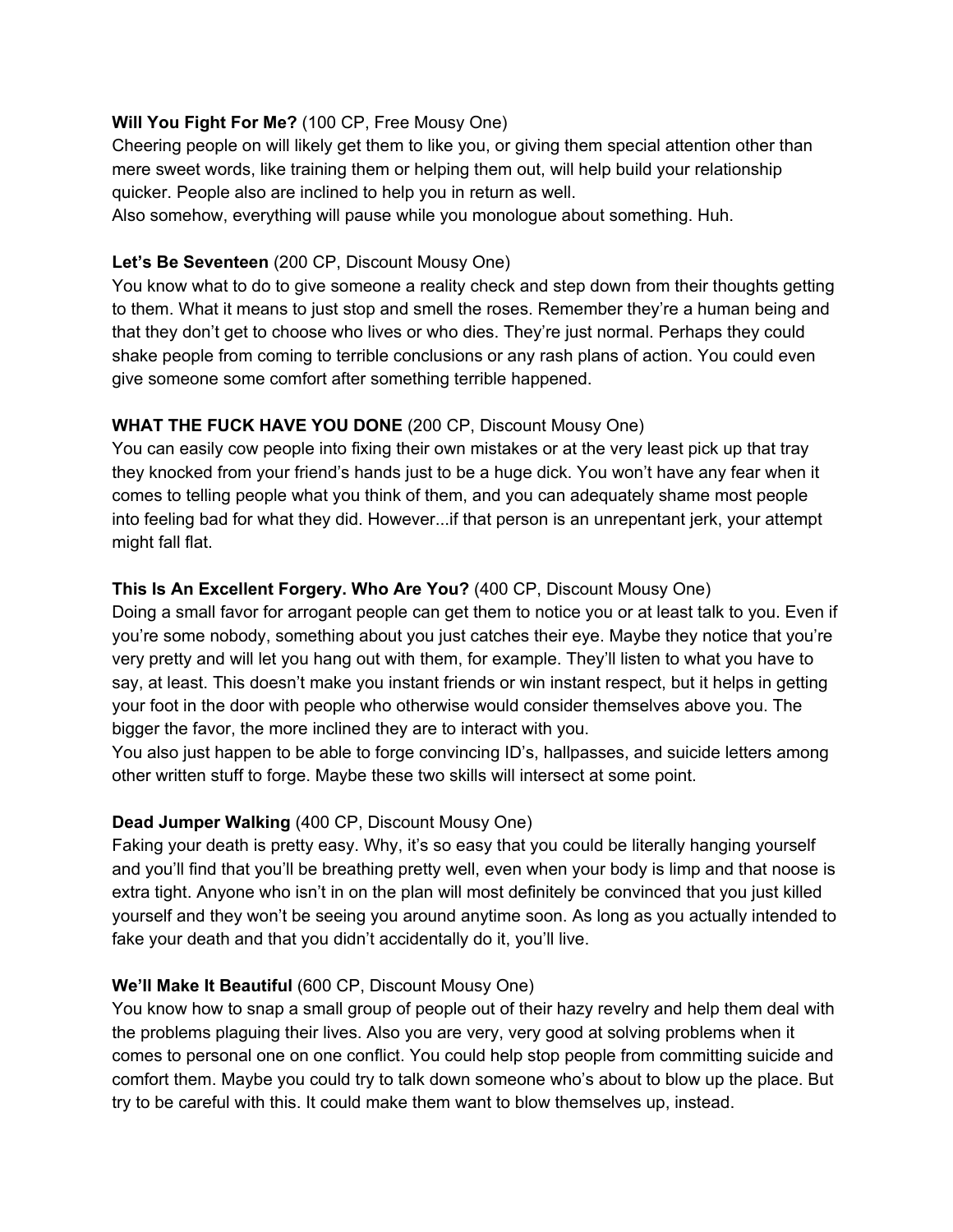# **Honorary Heather**

You're popular. Maybe your parents happen to be really, really rich, maybe you happen to be super funny, or maybe you did something truly badass that wowed everyone. You're not officially a Heather, but you're pretty close to their popularity. No one will bother you. Heck, maybe even the Heathers will let you sit at their table. And maybe the jocks'll want to roughhouse with you for a bit.

## **Solid Teflon** (100 CP, Free Honorary Heather)

Everyone here has problems, you included. But unlike them, you know how to look like you don't have any. You (seemingly) float above it all. You are very good at masking your personal flaws. Any minor offenses that you do, like having an outburst at someone, will at the very least make the person feel the problem is with them and not you having anger problems and overreacting to something. As far as anyone knows, you're perfect. Of course, this won't really work against someone who knows you intimately or has very good people scanning skills. But at least nobody could find things to make fun of about you without some serious dirt.

## **Popular** (100 CP, Free Honorary Heather)

You know just what to do and to say to win the hearts and minds of a regimented society. You'll never reach top celebrity status with this talent alone, but at least you'll be well-liked enough to have connections with the popular ones. You could very well take advantage of these connections to accomplish many things. You'd probably be a B-List or a C-List Celebrity with this talent alone.

## **Jumper, Jumper, and Jumper** (200 CP, Discount Honorary Heather)

The Heathers are three girls who share the same name, who were able to form a (weak) friend group. You have an unlikely ability to attract people who share similarities with you to your causes or to your friend group. It could be that you share a name, a common cause, similar powers, or simply the same taste in food. But you'll be able to get their help and you will have much influence over them. Do note these are not people who are actually you or reflections of you, they are just people who are similar to you in some way. Unless you're naturally inclined to be loyal, they will also not be loyal to you.

Does not apply for power level, however.

## **Let's Make Her Beautiful** (200 CP, Discount Honorary Heather)

Did someone say makeover? Even if you're not the type to partake in makeup, what you DO know is how to teach someone be held in high esteem with people. Teaching them how to be a good conversationalist, make them attractive enough to get their crush to notice them, and impress the higher ups. Making someone beautiful enough to hang out with the godly Heathers is something within your grasp, as long as there's potential in them to become that good looking.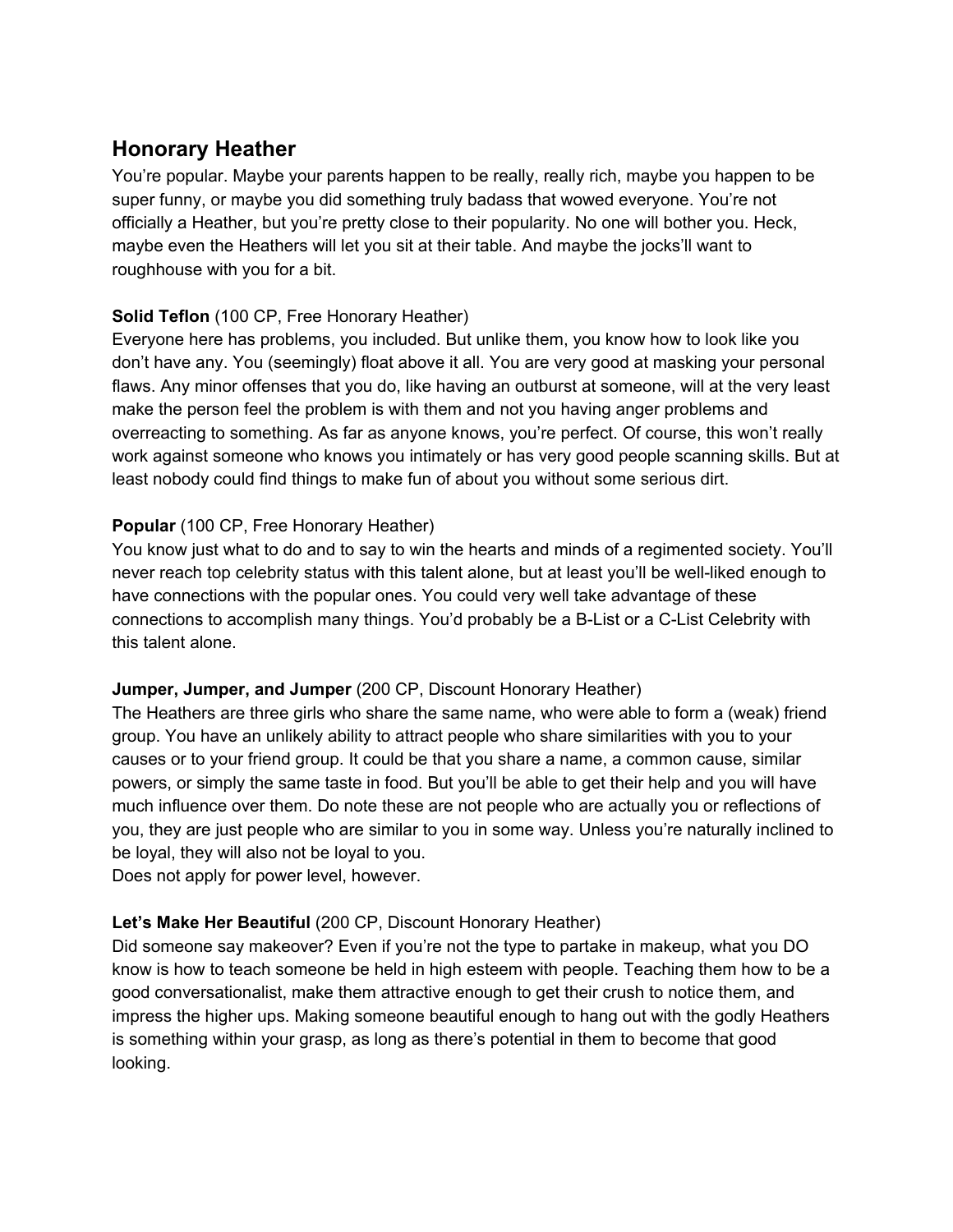You also know quite a lot about makeup and how to make someone look damn good. You could be like a fairy godmother helping someone get to the ball with this skill.

# **A Mythic Bitch** (400 CP, Discount Honorary Heather)

You sure can be a nasty sort if you want. Nobody will really want to mess with you when you're done with someone. You know how to weave the BEST schemes to humiliate someone. Such as making a pinata out of someone at a big party. Or spreading awful, awful rumors! Like they met someone in the woods for an illicit meeting! Or if you're the nice type, you could probably weave schemes to expose someone or to get your revenge on someone who hurt a friend.

# **Step Into To My Candy Store** (400 CP, Discount Honorary Heather)

You've got to push someone into doing something they normally wouldn't. By steadily prodding and talking to them, maybe holding something they really like over their heads to get them to listen to you. All it takes is a little help from your friend to mold them into the person you feel they could be or who you want them to be. They'd be backstabbing their friends, or maybe you could help them take that one leap of courage if you're a kinder, nurturing person.

## **It's Time For Big Fun** (600 CP, Discount Honorary Heather)

You can throw parties...but not just any typical parties. Oh no, if you hatch a plan that involves throwing a party, very important people will show up and enjoy it! Important in a cosmic sense, even. Or just important to society. Your parties might even carry tremendous impact in the world at large, and news of them will spread quickly through the rumor mill and across social media. Dramatic events may even happen here, as what happens when important people meet up together. Just...do be careful. Protagonists and antagonists in the same place don't mix well, so if you're going to let them show up, keep them apart. Or don't. Sometimes it's more interesting that way.

# **Cheerful Nobody**

You're a cheery one, aren't you? You're not at all popular, in fact you're right at the bottom of the high school food chain, so to speak. Your clothes are super dumpy and somewhat childish. Heck, you'd go out in public wearing a giant sweater with a unicorn on it. But you don't mind. You've got a dream in your heart and one or two friends to support you, and that's all that matters.

**This Just Proves He's Been Thinking About Me!** (100 CP, Free Cheerful Nobody) You'll have chances to get with people you'd like, like being invited to hang with someone or invited to all the cool parties with the people you've always wanted to meet. Of course, if you're not typically the kind of person that would hang out with these people or be at those places, others are gonna notice. But hey, who cares about that when you're by their side?

**We Were So Tiny, Happy And Shiny** (100 CP, Free Cheerful Nobody)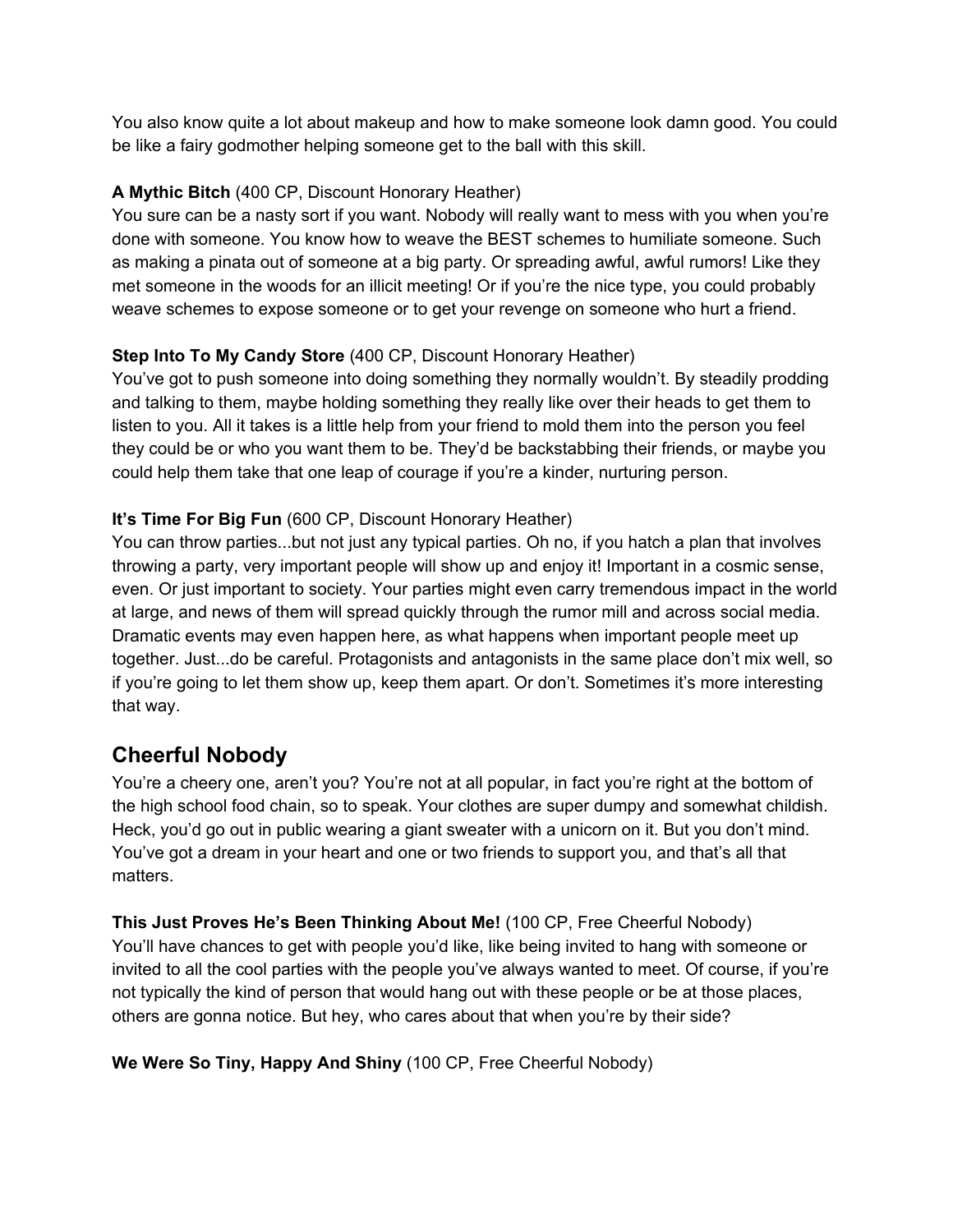Everyone here used to be so nice when they were kids, and now they're all jerks. But you know that if they changed then, they can change again. Inside most pessimistic people is a sad, shattered idealist. You can find that you can appeal to the good person that someone once was, and maybe, you can help them recall that goodness in them.

## **Kindergarten Boyfriend** (200 CP, Discount Cheerful Nobody)

Yes, this world sucks...but can't you dream about white horses, anyway? Even if things get dark, and you've had your heart torn out on front you, you'll find it easy to find the strength in you to move on by thinking about the happy days. You'll also find that you can keep an idealistic, happy light about you. The flashes of light in past within the foggy darkness of the present will keep you going.

# **Best Friends Since We've Been In Diapers** (200 CP, Discount Cheerful Nobody)

There's a kind of spark to yourself that inspires people to be loyal to you. Maybe it's because you're around to give them the help they need, or maybe you're just too indispensable as a buddy to get rid of. Or maybe you give them the genuine care they need. Either way, it'll be hard for them to betray you or leave your side on their own terms.

## **Survived The Jump** (400 CP, Discount Cheerful Nobody)

It's very unlikely you'll die by by your own hand if you're knowingly committing suicide.. You could survive jumping off a bridge, no problem. Yeah, you'll probably need a cast for that neck and you'll probably be stuck in a wheelchair for a while, but at least you'll live. Now, granted, if you're doing it while you're in a stable state of mind, this won't work. You're still gonna die.

# **Martha, Are You Free Tonight?** (400 CP, Discount Cheerful Nobody)

Sometimes you really, legitimately screw up with someone and did something you shouldn't. Maybe you backstabbed them, or brushed on something personal with them. And you are legitimately sorry for what you did, and you vow never to do it again. That's okay. As long as you legitimately apologize to someone and outline what you did wrong and what you intend to do you to fix it, you'll maybe not get forgiveness depending on henious your action was, but at the very least, they will stop considering you a terrible person and hating you.

# **We'll Soar Above The Trees** (600 CP, Discount Cheerful Nobody)

Everything's gone to shit...but there's a silver lining somewhere. Your presences inspires people to remain resolute in themselves and to stick to who they truly are instead of crumbling to despair or resorting to horrible deeds. You inspire people to be the best they can be. If somehow, they've fallen off the path they were once walking on, you could show them a better path or help them back on their way. Or maybe you could help them become even better than what they are.

# **General**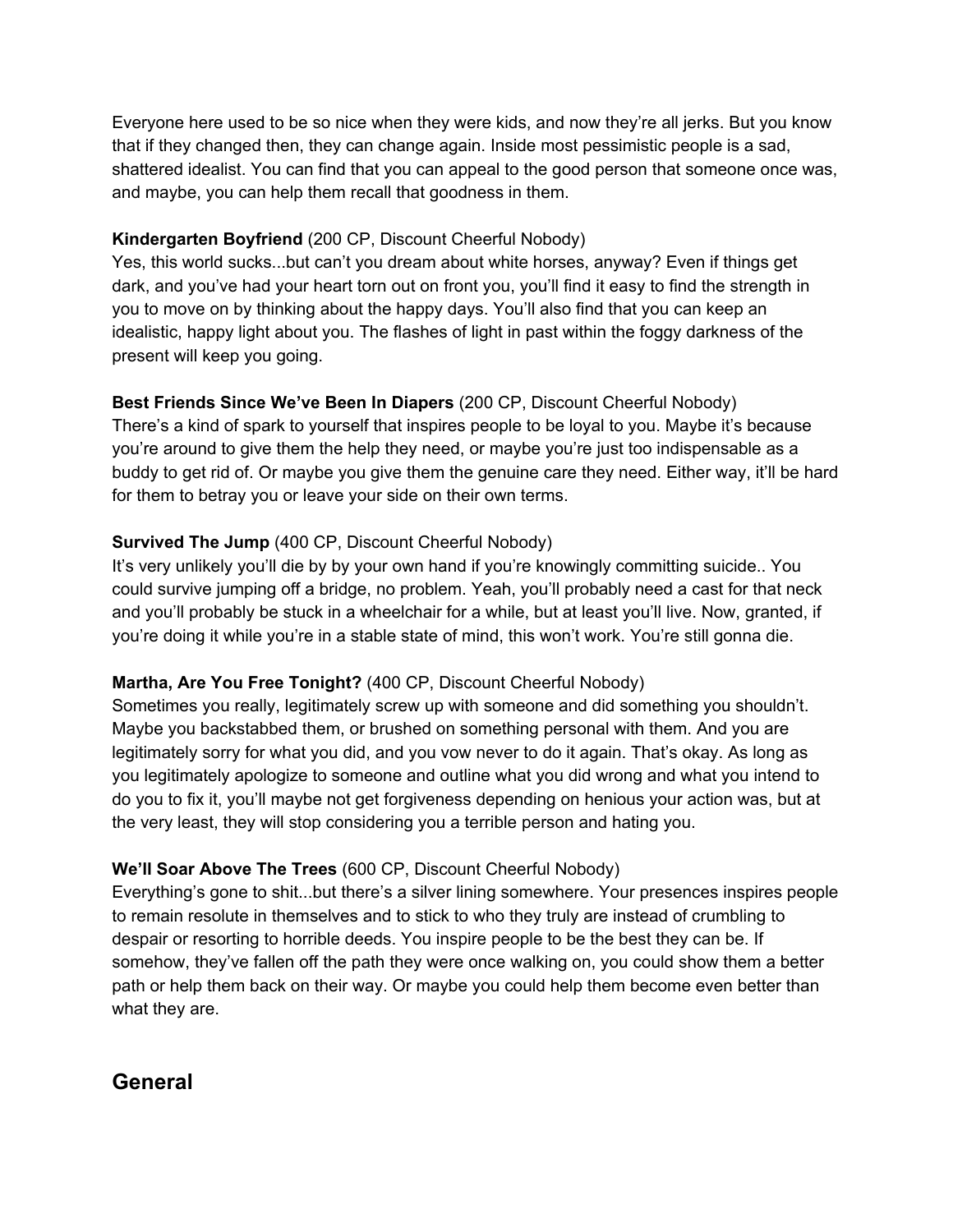#### **Pinata Creator** (100 CP)

What party is complete without the exciting pinata? You can make pinatas that look like anyone or anything, and in any size. Anything you put in the pinata will be stable enough as to where it doesn't blow up immediately when it breaks open or is hit. Throw the best parties ever!

#### **Jock Friends** (100 CP)

Grunts instinctively flock to you when you ask for some muscle to help you. These grunts won't be that smart or skilled, but they're pretty strong for the place. Pretty handy for when you need some strong bodyguards or someone to punch really hard.

## **Fight The Urge To Strike A Match** (200 CP)

Even though you're tempted to stray from your moral code, you'll always stick to it. It might take someone's poisonous influence to change your morals, but at least they'll remain if left alone or pressured by circumstances to change who you are. And if you do change, even through someone else's hand? It'll be easy to remember who you once were and revert back to who you are.

## **I Love My Dead Gay Son!** (200 CP)

If only this world were more accepting! Now in your presence, everyone, including you if you have troubles with them, will tolerate and accept the flaws of others or other characteristics that would turn people against one another. At the very least, they won't be at each other's throats if they happen to share conflicting morals. You'd make a group of wildly different people work together, and heck, you even help them build each other up. Variety is the spice of life.

## **Shut Up, Heather!** (200 CP)

If anyone questions you, or tries to usurp you, you can just push them on the ground barking "Shut up, [Name]!" And no one will question you for the time being. You could do this to someone monologuing at you to shut them up as well. Of course, misusing this can get people to question you a lot more. They could even start thinking you're a jerk if you do this too much to the wrong people.

## **Look Who's Picking The Lock** (300 CP)

Somehow there's always some sort of chorus that follows you. They remind you (rather ominously so) whenever danger's approaching or when you've really, really screwed up. They won't tell you specifically who it is or what it is, but they'll always provide a hint, such as "Look who's coming to visit", "Look who's climbing the stairs", "Look who's picking the lock." You can toggle this on and off if you need to, as that can get rather ominously freaky at times.

## **A Good Old Fashioned Rap Session** (300 CP)

All everyone needs to do is sit down and talk about their feelings with each other. And now you can do the same! If a bunch of people are upset with each other, you have a pretty good ability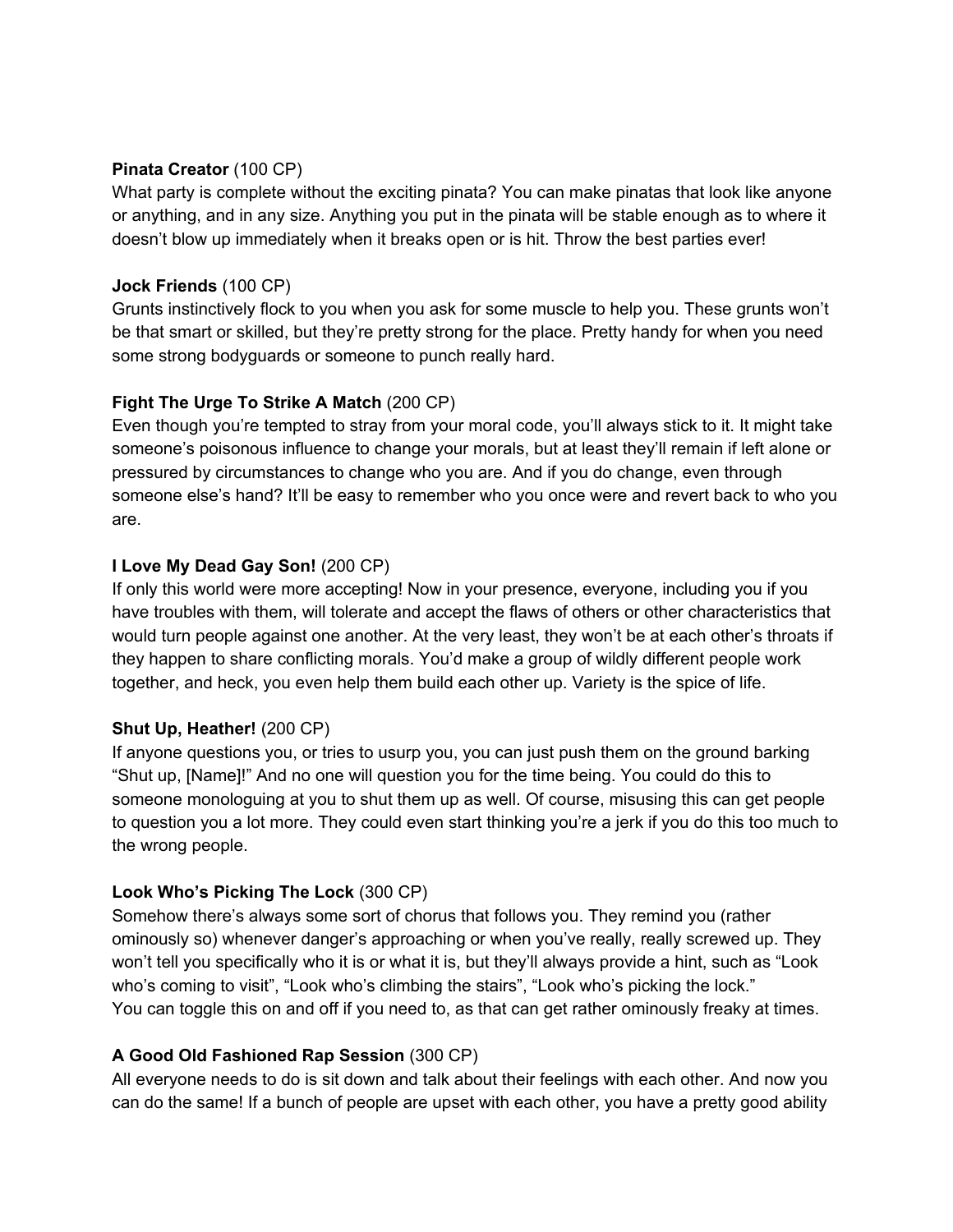to get everyone to sit down and talk out their problems. And you could actually be competent at this instead of the well-meaning but ignorant adults at westerburg High.

## **Companions**

**The Jumpers** (100 CP per companion, 300 CP for eight companions) If you like, you can import your friends or companions to come along. You'll probably need a friend you can rely on in these dark times. They get 600 CP each to buy items and perks.

## **Come With Me** (100 CP, Can be purchased multiple times)

You want to take someone from here, with you? That's fine. But you need to make sure they live to the end, at least.

## **The Heathers** (100 CP)

...Orrr, if you wanted all three Heathers, you could buy them all for 100 CP. They don't share an entire companion slot, thus you'll have to give them a slot each, as their bonds of loyalty are flimsy at best, but hey. Now you have Heather McNamara, Heather Duke, and of course, Heather Chandler coming along with you. You'll have to ensure all three survive, of course.

## **Items**

## **Prairie Oyster** (100 CP)

This is a good hangover cure to hand someone. Of course...you could just poison it. If you want to poison someone with it, you totally could. Heck, it even comes in a mug so no one can see that it's colored funny! Or you could just use it to cure hangovers. Either way. You have a mug with infinite prairie oysters, which are a kind of mixed drink used to cure hangovers.

## **Loaded Parents** (300 CP)

Your parents are super rich and won't really question you when you want something. They'll pay for implants, ponies, alcohol, just name it and they'll buy it. In future settings, you will always have inexplicably rich relatives who will gladly dote on you. They won't be able to buy nuclear weapons or rare, expensive materials, but they will be able to cover the expenses for any huge parties you throw and similarly expensive endeavours like implants.

## **No Name Kid**

## **Infinite Slushies** (100 CP, Free No Name Kid)

This bright green slushie machine in your warehouse never runs out, and can dispense any flavor the user wants. Perfect for freezing your brain or just hanging out with someone. Comes with infinite slushie cups and straws for that slushie experience.

**Long Jacket** (200 CP, Discount No Name Kid)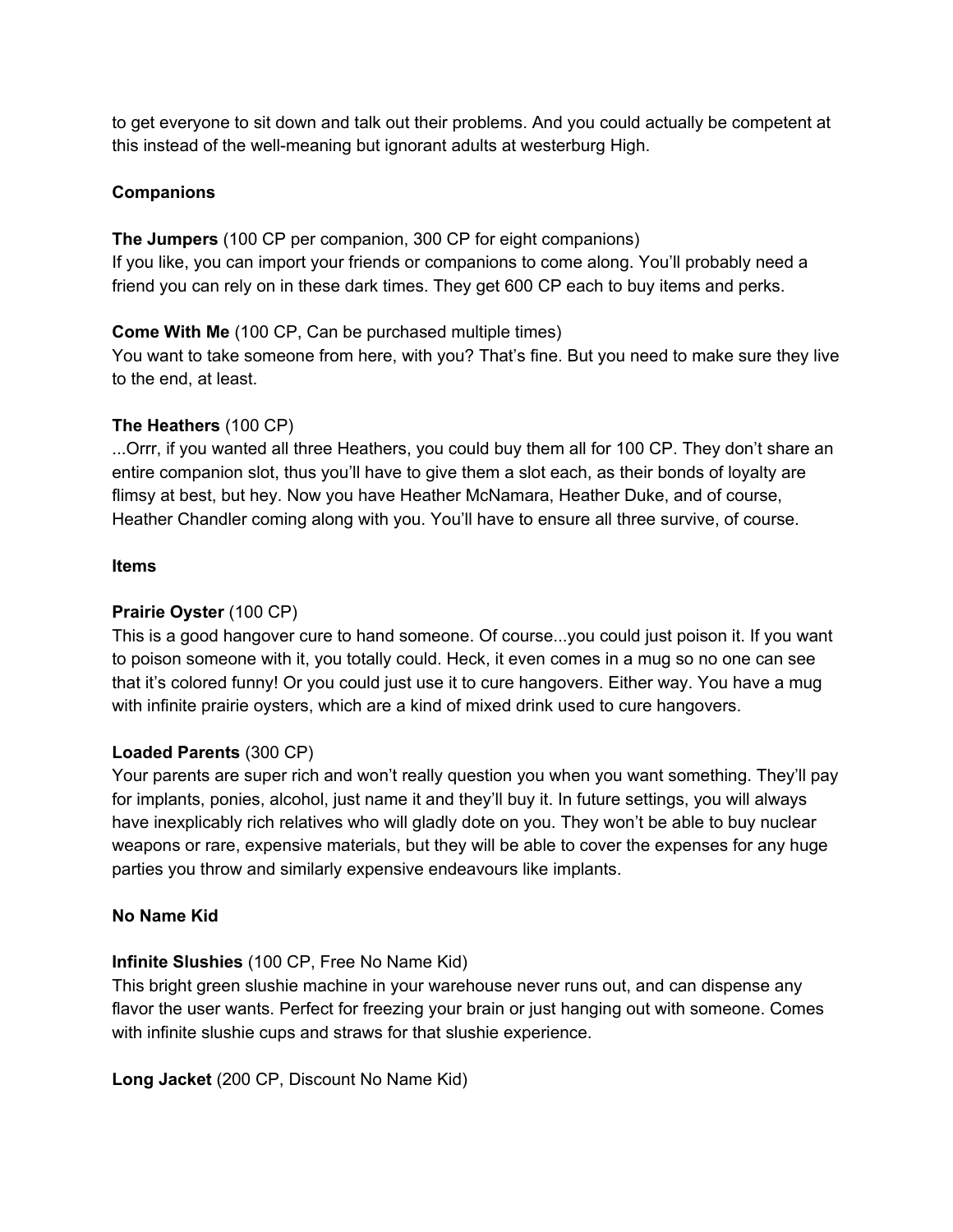This jacket keeps you hidden away from people. No one will bother you or register that you're around as long as you don't do big actions like knifing someone. It's also slick and black, and it makes you look pretty good. Black goes good with everything, but it'll be in any color and design you wish it to be.

#### **Demolition Kit** (400 CP, Discount No Name Kid)

This is a kit of materials that are perfect for making bombs and wiring them. Comes with remote controls for when you need to trigger the packs of thermals in the gym. Easy to handle and set up, and it never runs out and the kit can never be damaged. Out of the kit the wires and bombs can be damaged normally.

#### **Honorary Heather**

## **Red Scrunchy** (100 CP, Free Honorary Heather)

People will think you're important when wearing this red scrunchy. Of course, it doesn't *have* to be a red scrunchy, it can just be something like a pin or headband or a hat. You can import any object of clothing you want into this.

## **Incriminating Note** (200 CP, Discount Honorary Heather)

Anyone who reads this note other than owner and whoever the owner specifies as immune to the note will believe what's written on it, as long as the info on it is false. This could be a perfect way to set up something truly dastardly or just a harmless prank. They have to be a mundane, ordinary human reading the note for it to take the full effect, and supernatural people can resist the note's effects.

## **Candy Store** (400 CP, Discount Honorary Heather)

You own a literal candy store now. The candy in here is infinite, and you could make quite a profit off it if you put in the work. Or you could stock it up with candies you made. Either way. It can look whatever you desire it to be, but by default it's pink on the inside with lots of pretty white decoration everywhere.

#### **Mousy One**

## **Dear Diary** (100 CP, Free Mousy One)

Anything written in this diary won't be forgotten by you anytime soon. It always has enough papers for you to write in them and you'll never run out of stuff to write in it, as this diary has the strange ability to make anything sound exciting when you write in it. You could make just talking about eating into something riveting and exciting.

#### **Croquet Mallet** (200 CP, Discount Mousy One)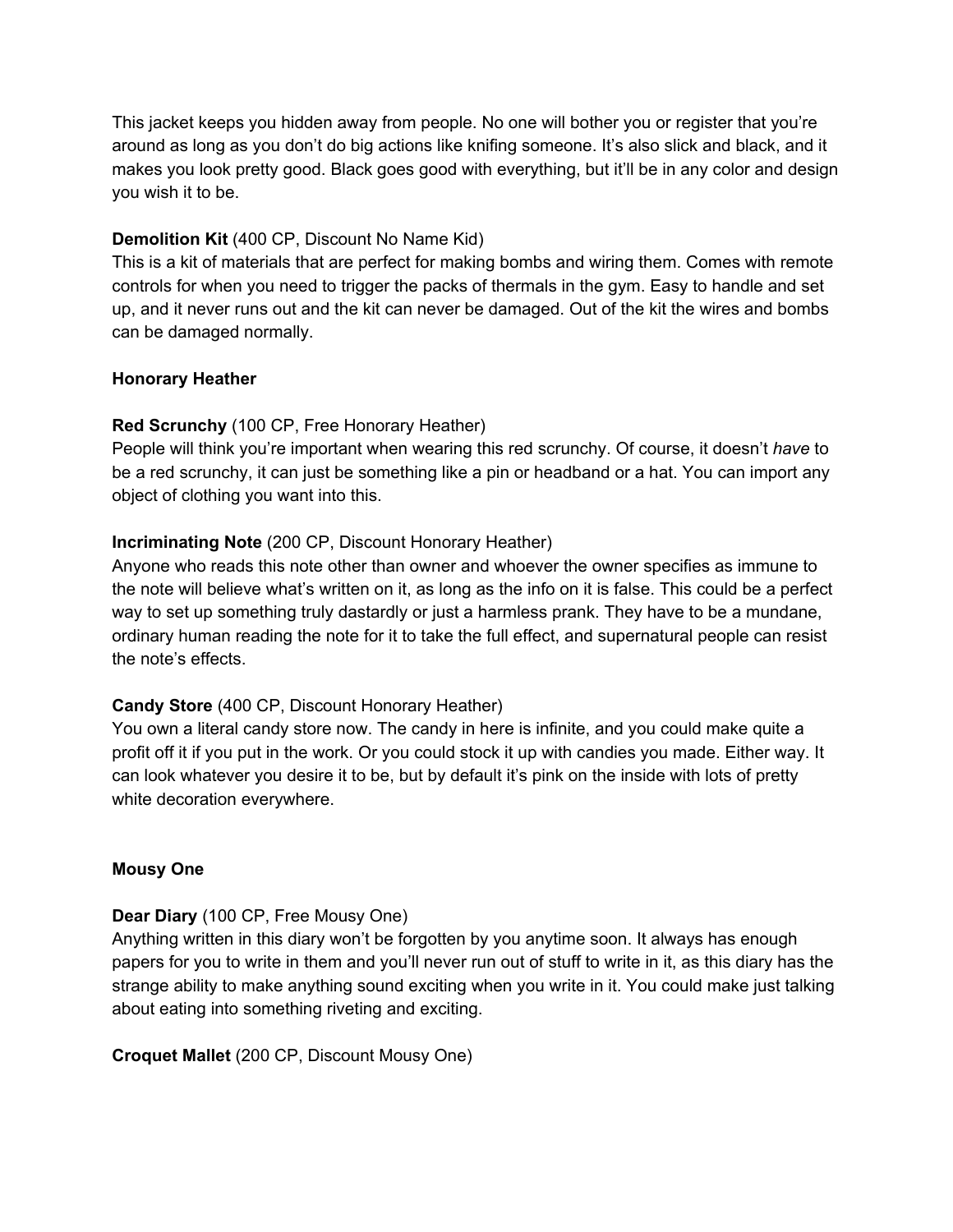This sure is a big thick mallet. It could double as a weapon, as it is literally unbreakable. However, it is just a regular mallet, even if it's a tough one. It's not special beyond that, but a good whack could knock anyone out.

## **Letter From Harvard** (400 CP, Discount Mousy One)

Wow. You've been accepted to high-end college. Nowadays all you need to do is to present this and you'll get in the best schools. It's official, and no one will question it. School records and evidence will appear in the world that showed that you indeed put in the merk and sent in the application to be accepted.

## **Cheerful Nobody**

## **Comfy Sweater** (100 CP, Free Cheerful Nobody)

This is big and comfy and will always be at the right temperature to keep you comfortably warm at all times. It'll even help hide any parts about your body you happen to be self-conscious over, like your weight.

## **Medical Supplies** (200 CP, Discount Cheerful Nobody)

This little kit seems utterly bottomless as it comes with bandages, disinfectants, and other standard medical supplies. These supplies will never run out. You'll always grab whatever you need from it quickly so you can respond to emergencies instantly. Somehow, these medical supplies will always help someone regardless of their anatomy, species, or injuries.

## **White Horse** (400 CP, Discount Cheerful Nobody)

This is a...white horse. A literal white horse. Wow. Aren't you a special one? You could summon this horse anywhere you like. It can even sprout wings and fly. No one will notice you riding the horse when you fly through the air. It sits one other person on the horse, which is perfect for soaring above the trees with that special someone.

**Drawbacks +1000 CP Limit**

# **We Are Done With Acting Up, Folks** (+0, Can't Take Drawbacks)

You no longer have to deal with the dramatics of Westerburg High. You can just...skip it and avoid it, if you want. You'll have a relatively drama-free high school life. The rather dramatic events surrounding Westerburg High won't happen...but this means that nobody will go through character development, such as Veronica becoming stronger as a person, or Heather McNamara choosing to get better friends.

# **Why You Gotta Be So Weird All The Time?** (+100 CP)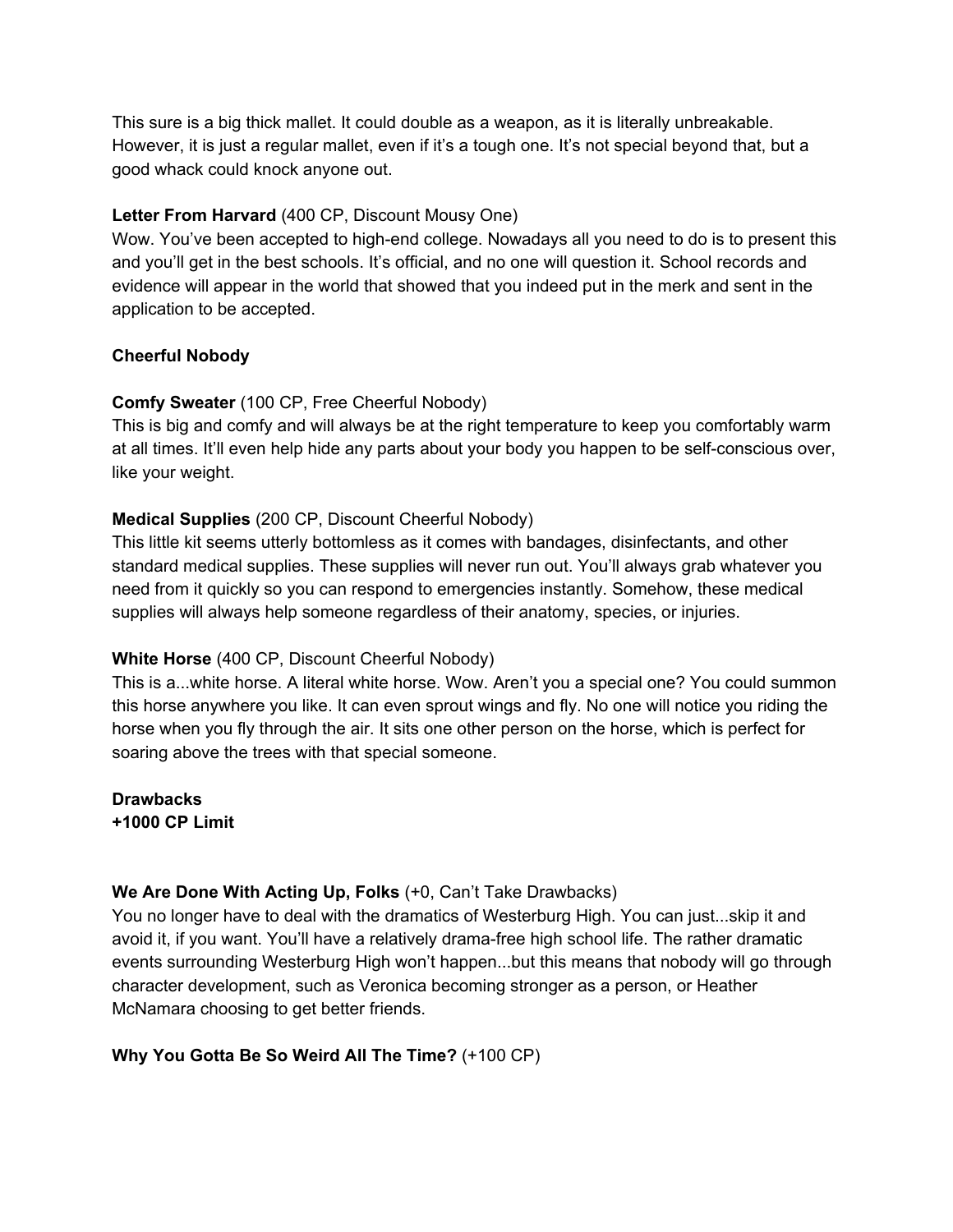Maybe you're fat or you have an absurd sense of fashion. Maybe you have a harmlessly weird habit that can be kind of gross, like picking your teeth. Either way, people relentlessly mock you for it every time you show up. The entire school knows about it. Have fun.

#### **Martha Dumptruck! Woo!** (+100 CP)

Those jocks keep bothering you and bullying you. They seem to especially target you, and will harass you on a constant basis. Expect them to run up and knock that lunchtray out of your hands and interrupt your study time, and to sling groan-inducing insults at you.

## **No Personality To Speak Of** (+100 CP)

● You're just...boring. No one is really interested in you as a friend. You can't think of anything to talk about, you have no jokes, you have nothing interesting to say, you're just boring. Somehow though, it is possible to become popular. Just that, well...nobody really likes you or hates you as a person.

#### **Teen Angst Time** (+200 CP)

So, any out of setting powers or technology? Gone. Poof. Your super cool social skills? Poof. You're a mundane human in all senses of the word. That should be more than enough to deal with this, right?

## **Shine A Light** (+200 CP)

Well, aren't you a kind, altruistic sort? You want to help the teens here! That's great! Too bad you don't know how to actually help people. All you know is just to yell slogans about how you can "show everyone your true self and they'll all love you!" and other useless nonsense, instead of actually giving sensible advice like "stick with the people who actually care about you instead of the popular ones who just make you feel bad about yourself" and "dump that murderous asshole." You're going to have to figure out a way to fix this character flaw if you want to actually help people.

## **Shut Up, Jumper** (+200 CP)

Reasoning with people or talking with them will be difficult--no one really cares what you have to say. Anything you say will also be relentlessly mocked and twisted into some sort of massive joke people will laugh at. Hope you like being made into a high school laughingstock every time you breathe.

## **Yo Girl** (+200 CP/+300 CP if taking My Teen Angst Has A Body Count)

So...somehow, you accidentally or intentionally got someone killed. Either way, you or your neglect was behind it. Now their ghost is following you around. They can't really do anything too terrible, like possess you, but it'll keep you up at night. They'll make bullshit comments as you go about your day. Don't be fooled, though, they still hate you and all their commentary will be filled with spite. And if you take My Teen Bullshit Has A Body Count, their ghosts will haunt you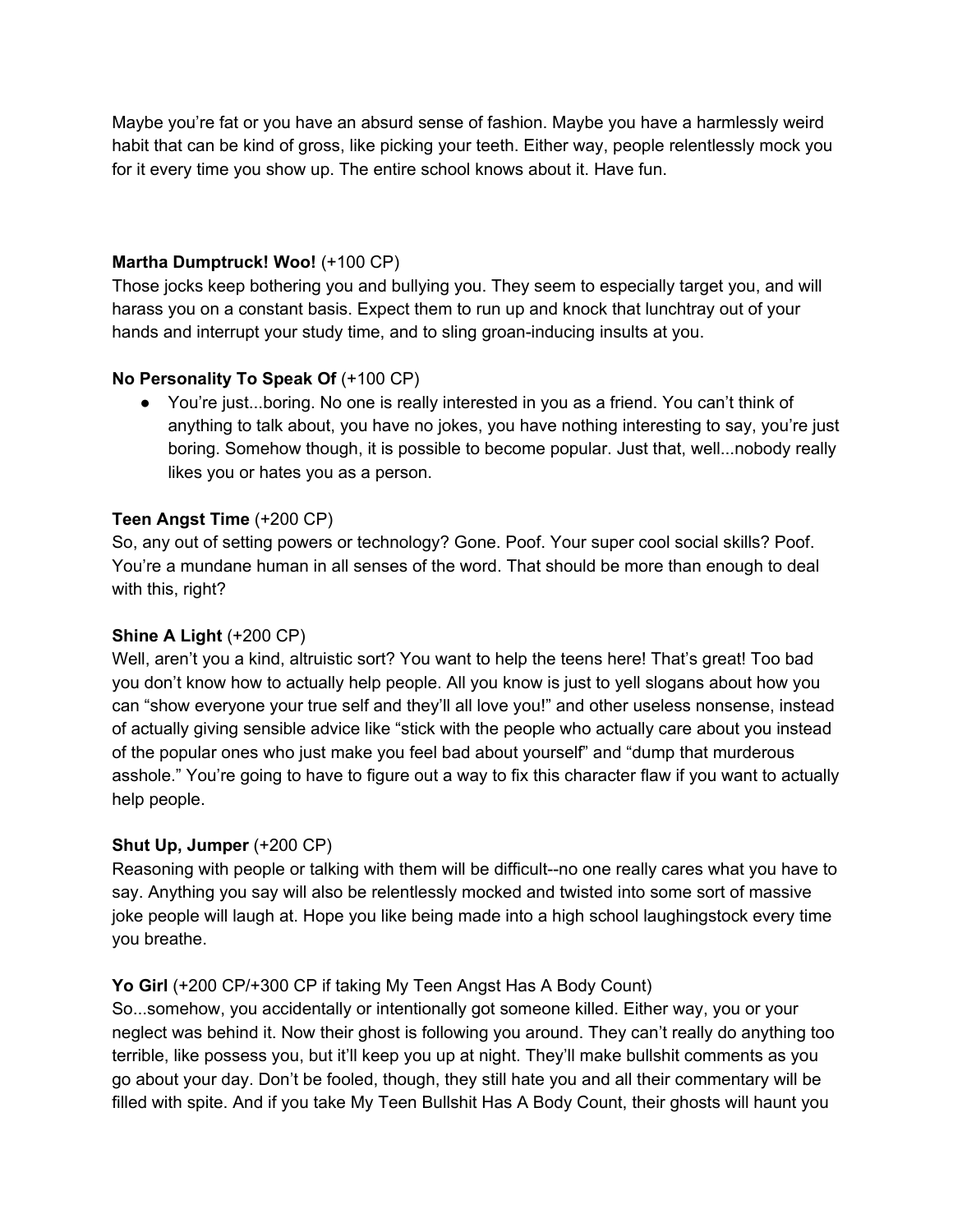too. And if you fuck up? They're definitely going to leap on it like a rabid dog and won't let you forget about it.

You can't exorcise them. You have to put up with them.

#### **No One Here Deserves To Die** (+300 CP)

Three people died in the course of the events that hit Westerburg High, and that number would have been much, much bigger if Veronica didn't scramble to save people. Now, the duty to prevent people's deaths falls on you. If anyone dies during these events, your chain is over.

## **My Teenage Bullshit Has A Body Count** (+300 CP)

Every time something very bad or big happens, at least one person will be very likely to end up dead. This can uh...get very gruesome quickly. And y'know, considering the drama that happens when someone dies...this could be very inconvenient. You'll also feel responsible for these deaths, somehow, unless you specifically take steps to stop them. If you fail to save someone, you'll be stricken with grief over them.

## **The Only Place Heathers And Jumpers Can Get Along Is In Heaven!** (+300 CP)

Jason Deen is going to blow up the school, and Veronica won't be able to talk him down from doing it. You're gonna have to figure out a way to help him out or stop him from reaching the conclusion that this school must be set ablaze. Or just talk him down from blowing it up. You're also going to have to try to help everyone deal with their problems. Too bad that all the adults here are pretty incompetent, and are more concerned with their images as being awesome saviors and not giving actual help. So the job of saving everyone will fall to you. Have fun.

**War Is Over** (Return)

## **Brand New Sheriff's Come To Town** (Stay)

**We'll Make It Beautiful** (Continue)

#### **Notes**

#### **Jumper, Jumper, and Jumper**

I reiterate because some of youse are fond of twisting descriptions to powerwank. No, this doesn't apply to powerlevels. You won't attracts gods alone if you're as powerful as a god. Now, if you WERE a god, you could attract fellow gods to your banner.

#### **Pinata Creator**